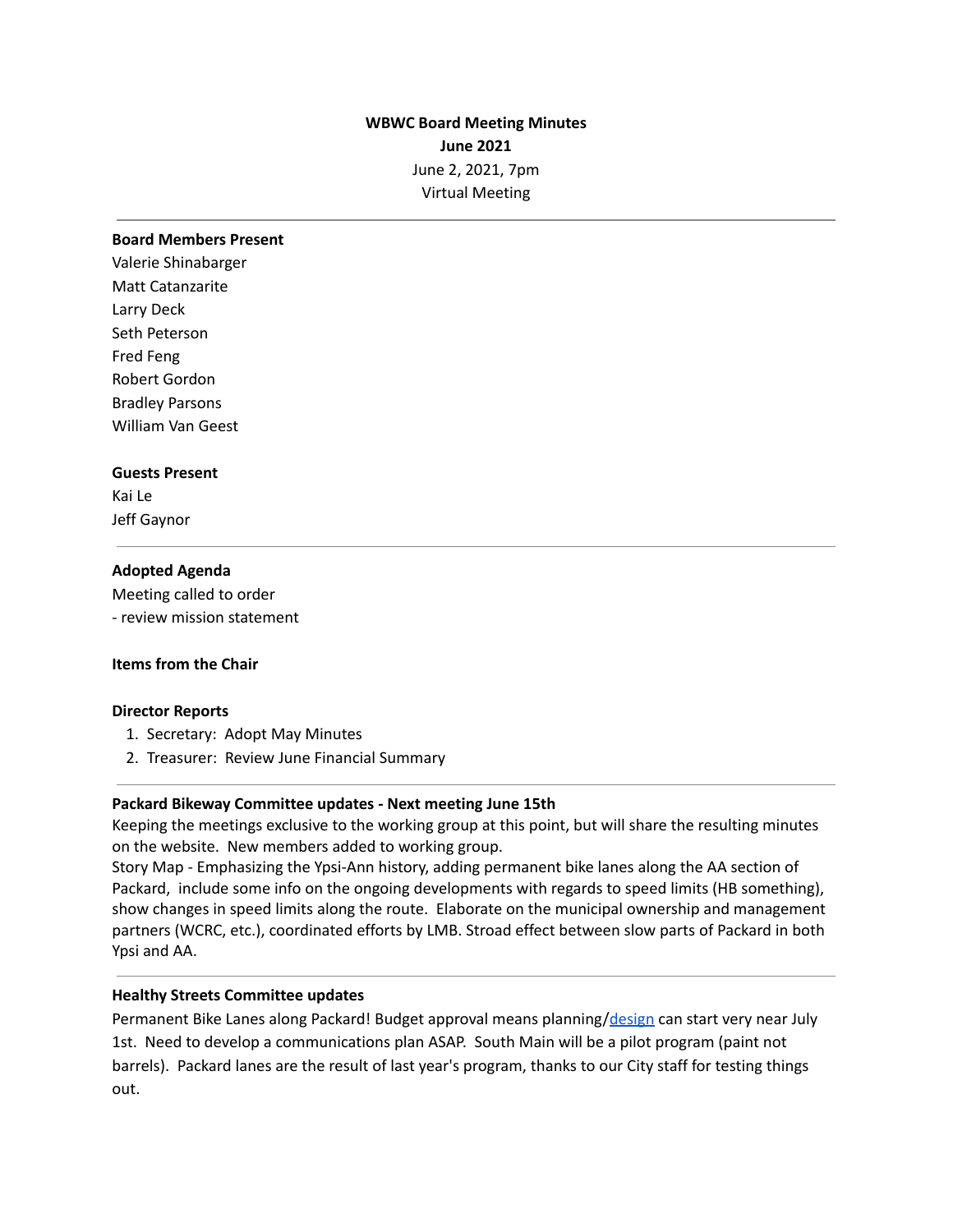# **Public Outreach Committee updates**

Name change discussion, Walk Bike Washtenaw C\*. What needs to be updated to be "legal" with taxes, IRS and State filing.

# **Meeting Updates:**

Alt Committee - New crosswalks lighting, repaving. Safe routes committee potential establishment, Cynthia Redinger mentioned highway safety improvement program effort to advocate at the state level.

# **Stakeholder comments:** Ypsilanti [Non-Motorized](https://cityofypsilanti.com/DocumentCenter/View/2748/2021-Non-Motorized-Transportation-Plan---May-13-2021-Draft) Plan

Ypsi No-Mo plan - WBWC has Stakeholder status for the Ypsi No-Mo plan update, review for potential comments and share through our streams to solicit public feedback. Suggestion to outsource review/feedback (Ypsi bike co-op and Bike Ypsi) of the plan through our channels. Comment period closes after Jun 14.

# **Volunteer Recruitment updates**

Our efforts have helped and there are people in line to help with tasks. Thanks to the volunteer recruitment list/google form posted on the website. Strengthen the feedback loop to provide instant follow up with potential volunteers off the list as a default system.

Pump track efforts by non WBWC individuals shows promise within the community and much overlap of interests! The passion should be empowered, is this one of our principles?

# **Communications Committee updates**

Instagram - new avenue for sharing projects, first post(road diet) shared by 12 different organizations! Feel free to self identify if you or someone you know would like to contribute to the messaging on Instagram

WBWC was "pinged" about right turn on red dangers, WBWC involvement could look similar to our efforts with bike parking, developing a committee of passionate volunteers to encourage the city to look more into accidents related to turning maneuvers downtown.

Google Group - best practice will be to dilute the board with all of the great events happening in our community!

Future of WBWC communications: How does involvement work? Multiple people?, exploration, diving in, a little bit of each platform? Subgroup will iron out details and plan a strategy to find new William

# **New Business (Items not listed on the agenda)**

MSU-MDOT focus group (Larry) - reviewing best practices in pedestrian and bicycle infrastructure throughout the state.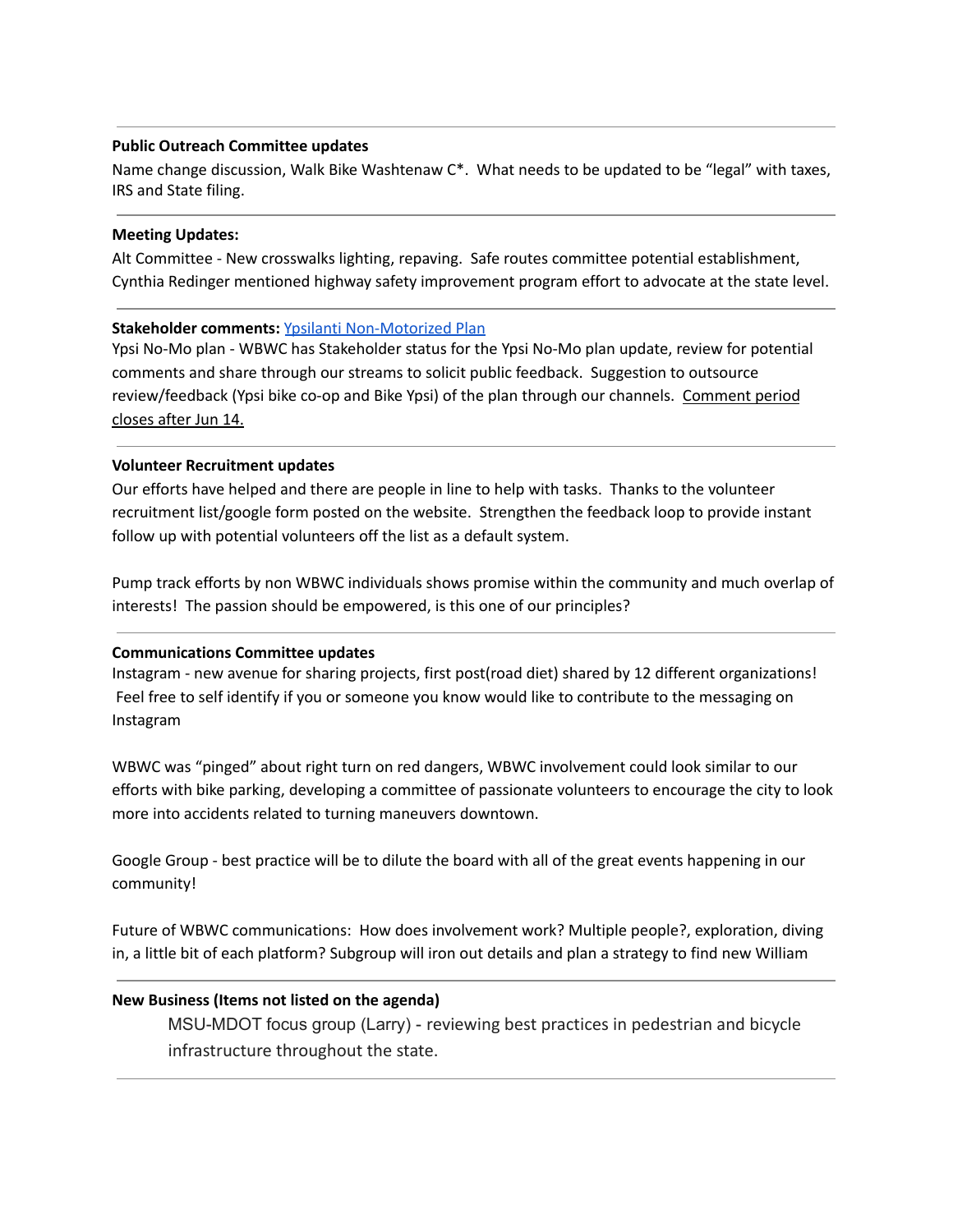# **Future Ann Arbor Priorities**

More Safe Streets type experiments Determine where best practices can be put into place Further completion of priority project map initiatives including B2B etc… Involve student groups to build campus connectivity initiatives New A2 Council - "20 is plenty" campaign - Enforcement? concerted effort to design an actual low stress bike network, wayfinding Winter season sidewalk clearing Added crosswalks new obvious location and between crosswalk gaps Transportation Master Plan involvement

# **Action Items determined during meeting:**

# Everyone:

- Take some time to think about our upcoming name change and what your preferred name is/why in preparation of vote next month
- Meet with your committee(s) (or at least have some email threads/google doc sharing going on) and prepare update for next meeting
- Share with Volunteer Outreach committee any small or big tasks you'd like a volunteer to do/assist you with

# Valerie:

- Work with transition committee to plan smooth chair transition
- Find and train new membership/donation processing volunteer
- Look over BOA statements with Robert and Larry
- Finish bios for website

# Robert:

- Reimburse Valerie for nonprofit training
- Send bio/photo to Valerie
- Share mar-april bank statement with Valerie and Larry
- Sign and return conflict of interest agreement

# Jaime

- Send bio/photo to Valerie
- Sign and return conflict of interest agreement

# Matt

- Work on Packard story map with Brad and Seth
- Send bio/photo to Valerie

# Larry

- Connect Robert with Cynthia Redinger
- Look into Ypsilanti non-motorized plan and prepare any comments WBWC may like to make